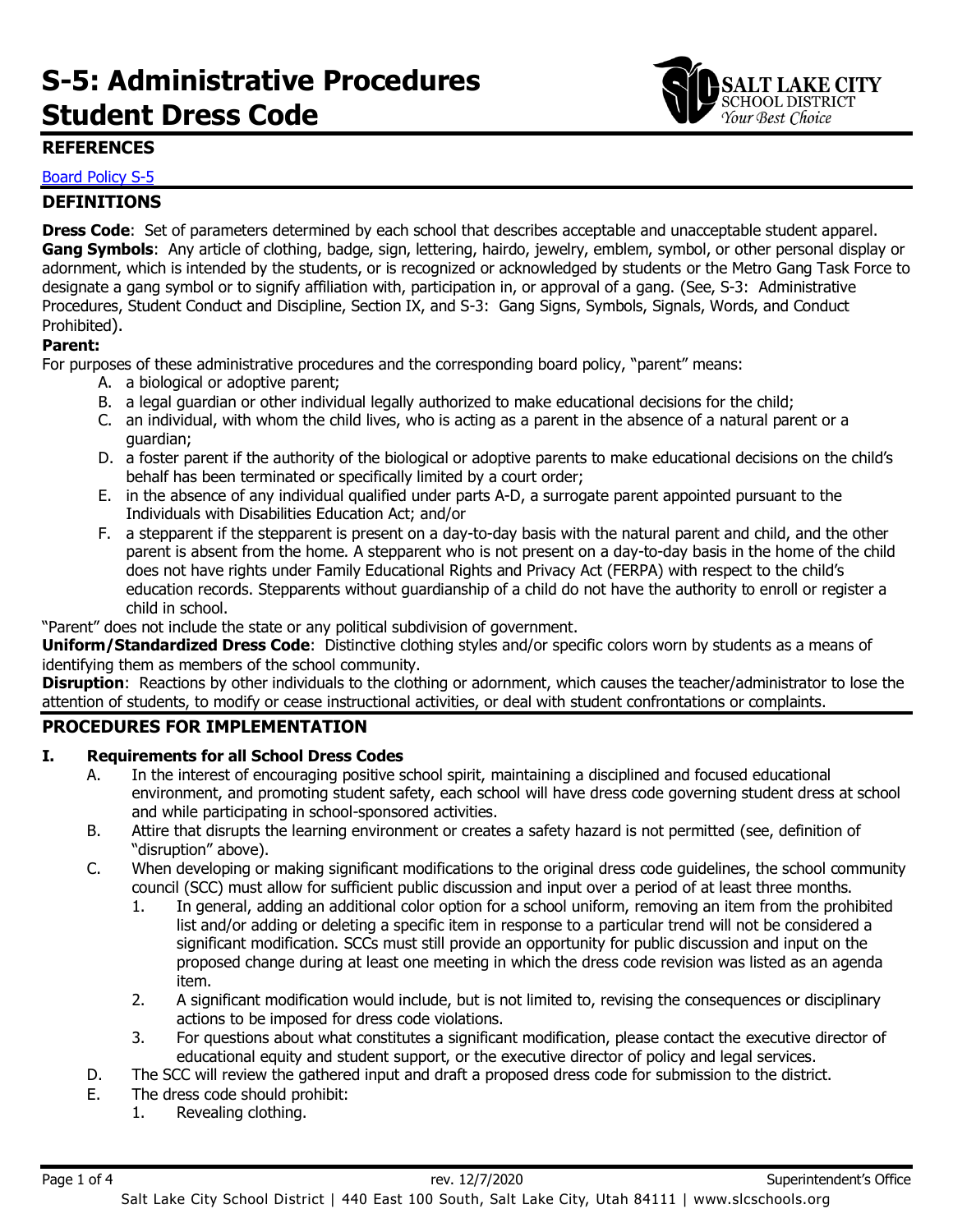- a. Examples to consider include clothing that does not cover undergarments (waistbands and bra straps excluded), and clothing that does not provide opaque coverage of an individual's buttocks, genitals, and breasts.
- b. Students must wear clothing, including both a top and bottom, or appropriate one-piece outfit. Shirts and dresses must have fabric in the front (covering the abdomen), on the sides (under the arms), and in the back (covering the upper and lower back).
- 2. Apparel advocating illegal or inappropriate behavior or language.
	- a. Examples to consider include clothing or jewelry that displays obscene, profane, vulgar or pornographic words or images; that advertises or promotes racism, violence, hate groups, or the illegal use of drugs, alcohol, or tobacco products; or contains language, images, or symbols of a sexual/sexist nature.
- 3. Head wear.
	- a. Examples to consider include hoods and other headwear that does not allow the student's face to be visible and/or interferes with the line of sight to any student or staff.
	- b. Dress codes **may not** prohibit specific hairstyles or hair textures that are commonly associated with a person's race or nationality (this can be a form of race discrimination based on natural hairstyle). Protected hairstyles include but are not limited to braids, locks, and twists.
- 4. Gang symbols.
	- a. For examples, please see the definition above.
	- b. Wearing a specific color by itself will not be cause for discipline, nor will just wearing a cross or Star of David without augmentation or alteration.
	- c. If appropriate, the student must remove suspected gang attire and should be given substitute clothing.
- 5. Bare feet or unsafe footwear.
	- a. Examples of unsafe footwear to consider include flip-flops and bedroom slippers.
- 6. Unsafe apparel.
- a. Examples to consider include clothing, jewelry, or accessories with chains, cleats, spikes, or studs.
- F. The dress code must be applied uniformly and consistently to all students regardless of gender or gender identity.
- G. The dress code must include provisions outlining the consequences for dress code violations, and the due process requirements that will be provided when imposing such consequences.
	- 1. Students should never be ridiculed, humiliated, or embarrassed for a dress code violation.
	- 2. School dress code enforcement actions should minimize the potential loss of education time.
	- 3. School-directed changes to a student's attire or grooming should be the least restrictive and disruptive to the student's school day.
- H. Accommodations/exemptions
	- 1. Accommodations/exemptions must be made for students with documented health or medical issues, or religious beliefs that are substantially affected by the school's dress code.
		- a. Parents seeking an accommodation/exemption must submit a written request or a completed Exemption from School Uniform form to the school office.
			- i. Schools generally may not prohibit the wearing of religious attire or substantially limit religious expression with a uniform requirement.
			- ii. Schools must also reasonably accommodate a student's disability or medical condition as noted in the student's individualized educational program (IEP), 504 Plan, or medical documentation.
			- iii. Any dress code relating to displays of words or symbols of gangs, drugs, alcohol, tobacco, violence, racism, inappropriate language or images, or symbols of a sexual/sexist nature are not subject to waiver.
		- b. The principal will approve or deny the request and inform the parent within five working days of his or her decision.
		- c. If the request is denied, the parent requesting the accommodation/exemption may contact school leadership and support to review the decision.
	- 2. Students who identify as intersex, transgender, and gender noncomforming may also request specific accommodations as outlined in the administrative procedures for Board Policy S-13: Gender Inclusion.
- I. School administrators will submit the school's proposed dress code to the superintendent and school leadership and support for approval.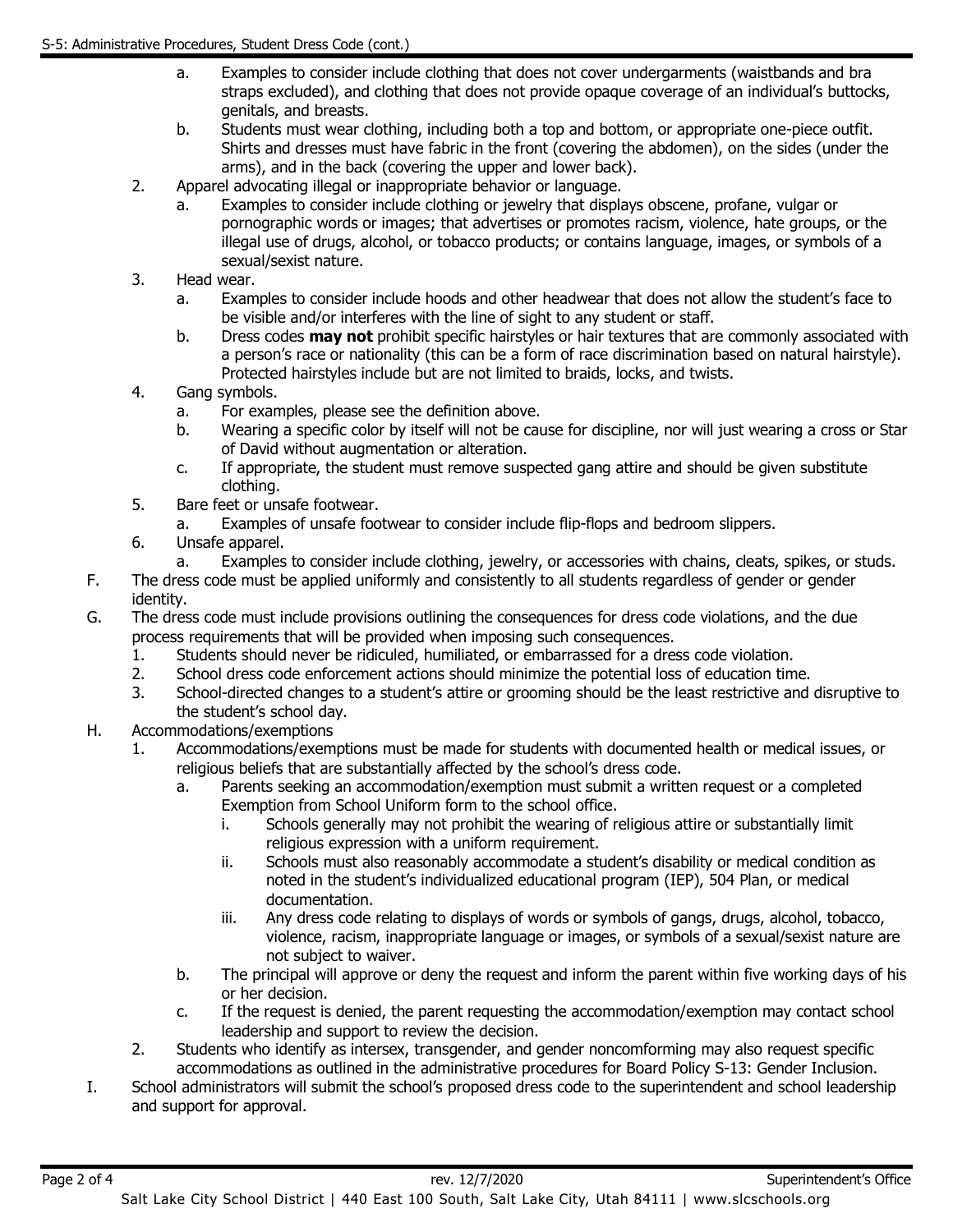- J. Upon approval, the school must provide notice of its dress code and the consequences for violating the dress code to parents and students through the registration process, student handbooks, or any other reasonable means.
- K. Principals, or their designees, are responsible for ensuring that the school dress code is consistently and fairly enforced and implemented.
- L. SCC's shall annually review the school's dress code to ensure that it takes into account current trends and reflects the school community.

# **II. Establishing a Uniform/Standardized Dress Code**

- A. Consideration to establish a uniform/standardized dress code (hereafter referred to as "school uniform") may be initiated in one of two ways:
	- 1. The SCC must hold an election to consider a school uniform if an initiative petition, signed by parents of 20% of the school's students, is presented to the principal; or
	- 2. Based on interest expressed within the school community, the SCC may declare its intent to explore the idea of adopting a school uniform with all stakeholder groups in order to determine if there is sufficient preliminary support in the community to warrant further study.
- B. Procedures for making a decision on a school uniform:
	- 1. If the SCC decides to move forward with its consideration of the adoption of a school uniform, the SCC chair and principal will inform the superintendent and school leadership and support of their intentions in writing.
	- 2. In developing a school uniform, the SCC must allow for sufficient public discussion and input over a period of at least three months.
	- 3. The SCC will gather public comments through a variety of methods, including community forums, cottage meetings, additional SCC meetings, PTA meetings, panel discussions, presentations, or surveys.
		- a. At least one public hearing must be held.
	- 4. After reviewing the public's comments, the SCC will determine whether or not to put the decision to adopt a school uniform to a vote of the school community.
	- 5. If a vote is to be taken, the SCC will develop a proposed school uniform dress code including:
		- a. Descriptions of clothing that is allowed and prohibited, i.e., colors, logos, and styles.
			- b. Accommodation/exemption procedures for students with religious beliefs, or documented health or medical issues (see, Section I.H.).
			- c. Projected costs associated with the uniforms.
				- i. Any uniform must be generic enough to avoid financial hardships on families, and should only include ordinary articles of clothing that are readily available at reasonable prices in local stores.
				- ii. Students are expected to provide their own school clothing, and uniforms are not subject to fee waivers. However, schools should work with local businesses, service organizations, retailers, and parents to ensure that appropriate provisions are made for students of limited means.
			- d. Consequences to students for violations of the school uniform (see, Section I.G.).
	- 6. School administrators will submit the proposed school uniform dress code to the superintendent, and school leadership and support for approval prior to voting.
	- 7. If approved, and before the voting begins, the SCC will establish a voting process to include:
		- a. providing ballots to 100% of the parents of students who will be subject to the proposed policy, including incoming grade levels from feeder schools;
		- b. limiting votes to one per family;
		- c. establishing that a decision will be made by a simple majority of those voting;
		- d. determining strategies for increasing the number of ballots returned; and
		- e. tallying the votes.
	- 8. After the vote has been tallied, the SCC must inform the superintendent and school leadership and support of the outcome and must publicize the outcome to the school community.
	- 9. If a new policy is adopted, the SCC will inform the parents of the new school uniform dress code at least three months prior to its implementation.
- C. Annual review and discontinuance or modification of school uniform dress code:
	- 1. The SCC will annually review the school uniform dress code.
		- 2. If the SCC determines that the school uniform dress code needs to be modified or discontinued, the SCC must follow the same procedure as the procedure to initiate consideration of a school uniform dress code. See, Section II.A above.